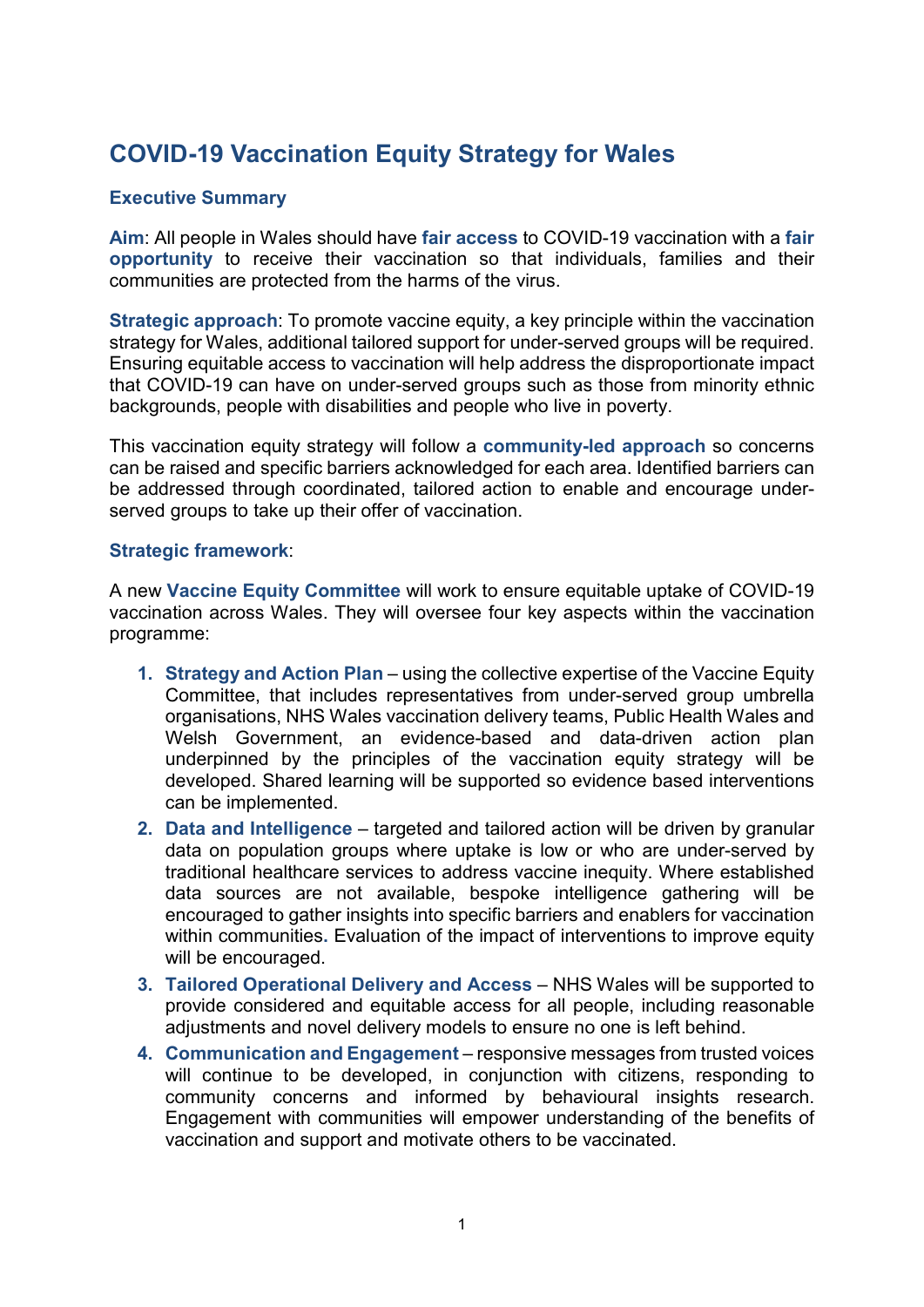# Section 1: Overview

Vaccination saves lives. It is a highly effective public health intervention that prevents illness, disability and death from infectious diseases (Andre 2008). Following huge global efforts, safe and effective vaccinations for coronavirus are now approved for use in the UK (JCVI 2020) supported by real world studies of their effectiveness at reducing hospitalisations and death (Vasileiou et al. 2021; Lopez-Bernal et al 2021). Our first priority in Wales is to save lives and protect individuals who are at highest risk of severe illness and death from COVID-19 disease. The Joint Committee for Vaccination and Immunisation (JCVI) has recommended priority groups for vaccination based upon age and clinical risk factors with the first nine priority groups accounting for 99% of deaths from COVID-19 (JCVI 2020). Well over 1 million first doses have now been delivered into people's arms with a third of the population of Wales protected with at least one dose of the vaccination. Vaccination uptake across the first four priority groups has been high with at least 85% coverage and nearly 95% uptake amongst care home residents and those aged over 70 years (PHW 2021a). However there is early evidence of inequity in coverage of vaccination (PHW 2021b) and the underlying reasons for this need to be better understood. Ensuring equitable uptake of vaccination across all our population groups is essential, as we move into the next phase of the vaccination programme with the offer of vaccination to the adult population in Wales.

Vaccination in Wales must work towards an equal and fair NHS Wales adhering to the principles of equal concern and respect when delivering healthcare services relating to coronavirus (Welsh Government 2020a). This means equitable access to vaccination across all eligible population groups so no-one is left behind. This principle of social justice is supported by legislation in Wales to address inequalities, abiding by the principles of the Wellbeing of Future Generations Act, the Socioeconomic Duty and the Equality Act (Future Generations Commissioner 2020, Welsh Government 2020b, UK Government 2010). It also aligns with Wales' Race Equality Action Plan in which Health is one of the key themes. The Plan contains goals and actions targeted at reducing health inequalities and ensuring equitable access to health services and improved outcomes for Black, Asian and Minority Ethnic people.

To ensure equity, each individual within a priority group must have a fair and meaningful opportunity to receive a vaccination (Council for Europe 2021, WHO 2020). For groups who have a historical legacy of being under-served by healthcare services, providing the opportunity for vaccination will require additional support to address specific barriers to their access and acceptance of the vaccination offer. A tailored approach, with every effort made to develop strategies to enable vaccination in vulnerable or under-served groups, will contribute to fair and just vaccination across Wales.

Targeted action for under-served groups can be considered across three interlinked dimensions; people with protected characteristics under the Equality Act 2010 including people from ethnic minority backgrounds and people with disabilities; those at socio-economic disadvantage living in communities with high deprivation or social exclusion and those within marginalised or under-served groups such as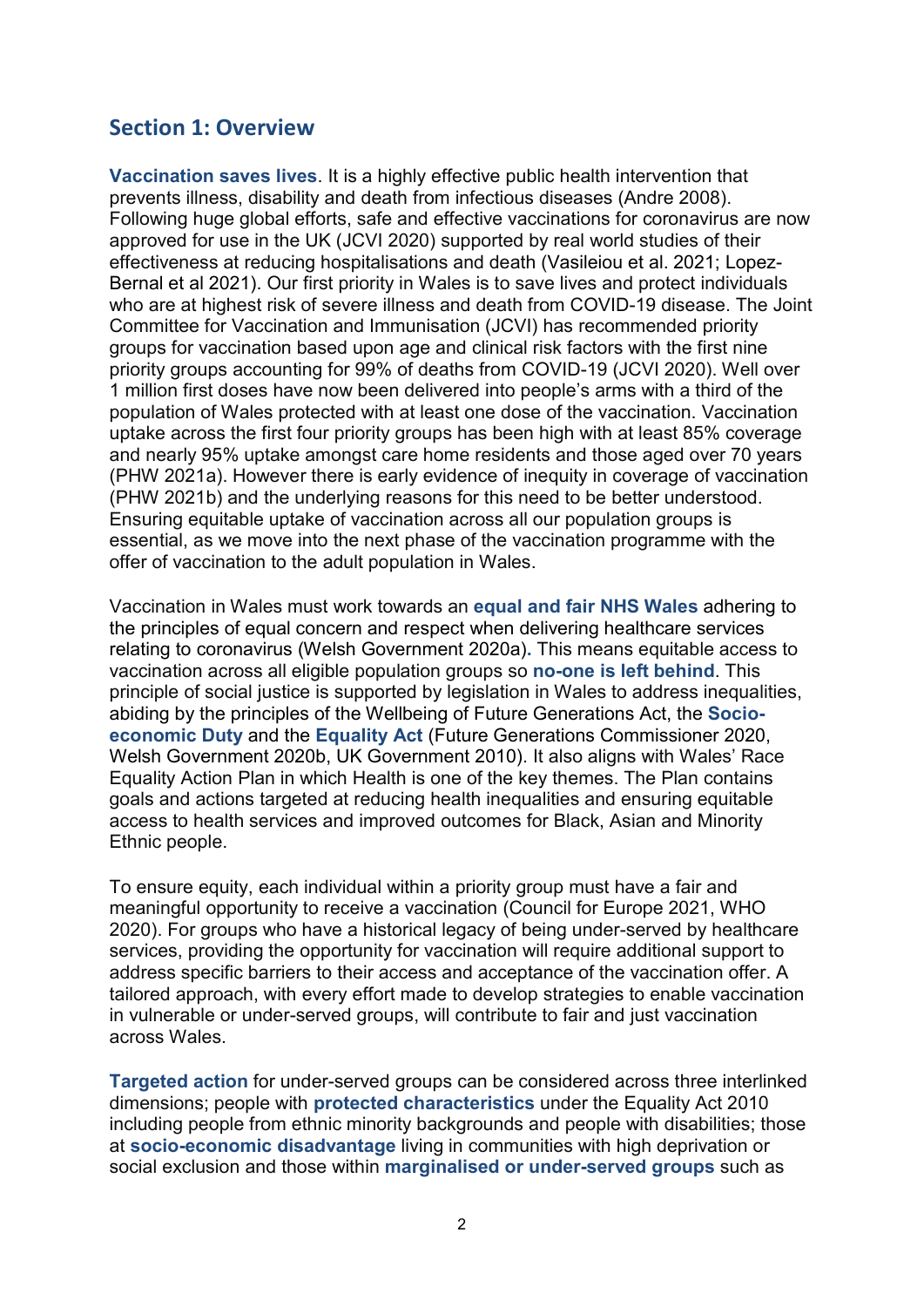asylum or sanctuary seekers, people experiencing homelessness, people involved in the justice system, mental health clients and people from Traveller communities who do not regularly access traditional healthcare services. To achieve equitable vaccine uptake across all population groups, increased scale and intensity of activities will be required to target under-served groups to re-dress the historical imbalance in their access to healthcare services. Key groups who may require additional support to access vaccination has been identified in Figure 1 following an Equality Health Impact Assessment for the vaccination programme.



Figure 1: Three interlinked dimensions to be considered for vaccine equity

Action to ensure equitable vaccine uptake is important as the health harms from COVID-19 have not affected people in Wales equally. Pre-existing poor health outcomes have been exacerbated by COVID-19 with higher death, hospitalisation and critical care admission in people from communities with socioeconomic disadvantage, compared to those of lower deprivation (Welsh Government 2020c, ICNARC 2021, ONS 2020a). People from minority ethnic backgrounds in Wales are also at higher risk of COVID-19 harms with Black males having a rate of death 2.9 times greater than those of White males, with higher rates of death also seen among males in the Bangladeshi or Pakistani, Indian and Other ethnic group (ONS 2020b). People with medically diagnosed learning disabilities have a 3.7 times higher risk of death than those who do not have a learning disability, with the risk remaining raised at 1.7 times greater risk even after adjusting for a range of contributory factors (ONS 2020c). This work has been supported by a recent Public Health Wales report that support the findings in a Wales context (PHW 2021c).

Health inequalities describe differences in health outcomes in population groups whereas health inequities imply unfair and unjust differences in health outcomes. Factors that are associated with higher rates of COVID-19 include pre-existing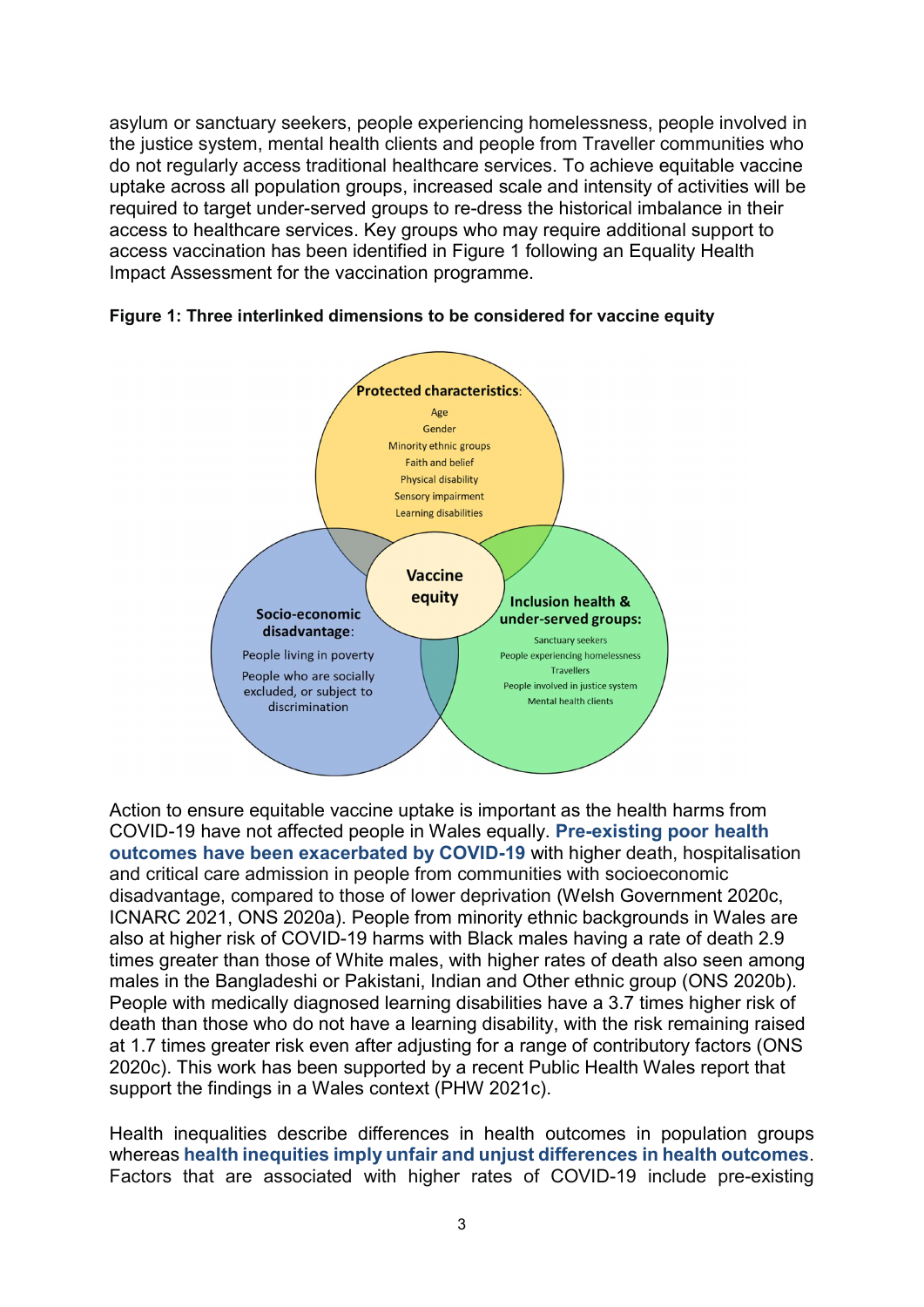conditions such as obesity, social conditions that leave limited space within homes for isolation and economic factors such as employment in public facing occupations such as health and social care that increases the number of opportunities for the virus to be transmitted (PHE 2020a, Welsh Government 2020c, Welsh Government 2020d). Long standing structural factors such as ease of access to healthcare services and trust in healthcare professionals due to structural racism should also be considered (PHE 2020b, Welsh Government 2020d). This complex interplay of personal, environmental, social and economic factors are potentially avoidable and that they lead to worse health outcomes is unjust. Figure 2 demonstrates the interplay between these factors and how the COVID-19 pandemic has impacted upon pre-existing health inequities.

Figure 2: The syndemic of COVID-19, non-communicable diseases (NCDs) and the social determinants of health cited in Bambra et al. 2020



## Section 2: Where we are now

Attitudes to vaccination in Wales are positive with 85% in Wales reporting they would accept a COVID-19 vaccination if offered one (YouGov 2021a). However, vaccination acceptance is not equal across all of society. In the 'Understanding Society' COVID-19 survey Robertson et al (2021) identified that only 28% of people identifying as Black/Black British state they would take the vaccine compared to 84% of White British or Irish. A recent ONS study identifies increased vaccine acceptance across ethnic groups but significant variation persists with 44% of Black/Black British adults reporting vaccine hesitancy compared to 8% of White adults (ONS 2021).

Vaccine hesitancy describes the delay in acceptance or refusal to receive a vaccination. This can be a rejection of all vaccinations, acceptance of some vaccinations but rejection of others or the acceptance of vaccinations but with a concern or reluctance (WHO 2014). Factors that lead to vaccine hesitancy, are complex and context-specific, spanning all aspects availability, accessibility and acceptability. They can reflect personal values and beliefs, social and cultural norms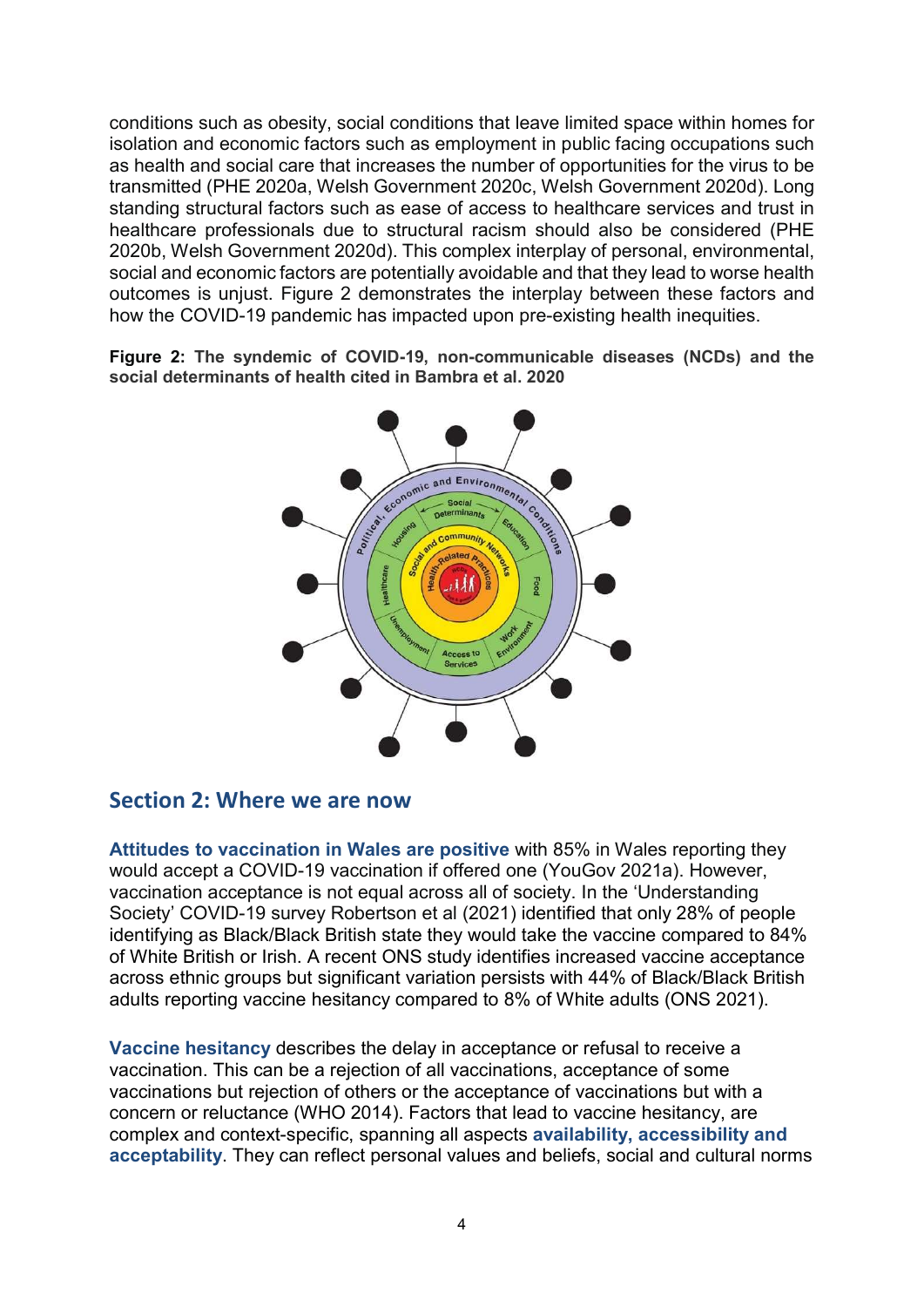within communities and wider society in addition to structural issues such as access and convenience of vaccination service delivery.

The WHO (2014) describe vaccine hesitancy as resulting from one or combination of three factors:

- Confidence the level of trust in the safety and effectiveness of the vaccine itself and the provider of the vaccination
- Complacency indicates a perception that the vaccination is not needed or that the illness it prevents is not serious
- Convenience delivery of the vaccine in a convenient setting that is easy for parents and children to access

Recent UK survey data provides insights into vaccine hesitancy in minority ethnic groups. YouGov (2021b) report that of people from Black, Asian and Minority Ethnic backgrounds who wouldn't take a vaccine 45% say it is because they don't know enough about the vaccine with 37% saying they think vaccines are unsafe.

In Wales there is emerging evidence that attitudes to vaccination are impacting on uptake of vaccination in some groups. A report from the Communicable Disease Surveillance Service, Public Health Wales (2021b) identified that there is an inequity gap in uptake of vaccination between people who live in the most deprived communities in Wales compared to those who live in the least deprived communities. In the over 80's, 75-79 years and 70-74 years the uptake gap is 5.7%, 4.4% and 5.2% respectively (PHW 2021c). The vaccination uptake gap is even starker when comparing uptake in minority ethnic groups compared to people of white ethnicity. In the over 80's there is a difference of 14.1% with those from Black, Asian, Mixed and Other ethnic groups having an average uptake of 71.5% compared to 85.6% in over 80's from a white ethnic background (PHW 2021b).

Inequity gaps exist in routine childhood vaccination programmes in Wales (PHW 2019) and routine adult vaccination programmes in the UK (UK Government 2020). Action is needed now to ensure that these emerging inequities do not become embedded within the COVID-19 vaccination programme.

# Section 3: What have we done so far

Local health boards are aware of their responsibilities to undertake an equality health impact assessment (EHIA) and have put in place reasonable adjustments to enable people with protected characteristics, such as disabilities, to safely and easily access the service they provide. This will include access to BSL interpreters, disabled access, provision of toilets and suitable private spaces. EHIA require regular review as the vaccination programme model of delivery adapts with progression through the priority groups. This will ensure that consideration has been given to delivering the service in a culturally sensitive way that meets the needs of their local population including those in under-served groups.

Local health boards through their local public health teams and immunisation teams are experienced in adapting and tailoring vaccination programmes to address the needs within their communities using evidence based recommendations (NICE 2017).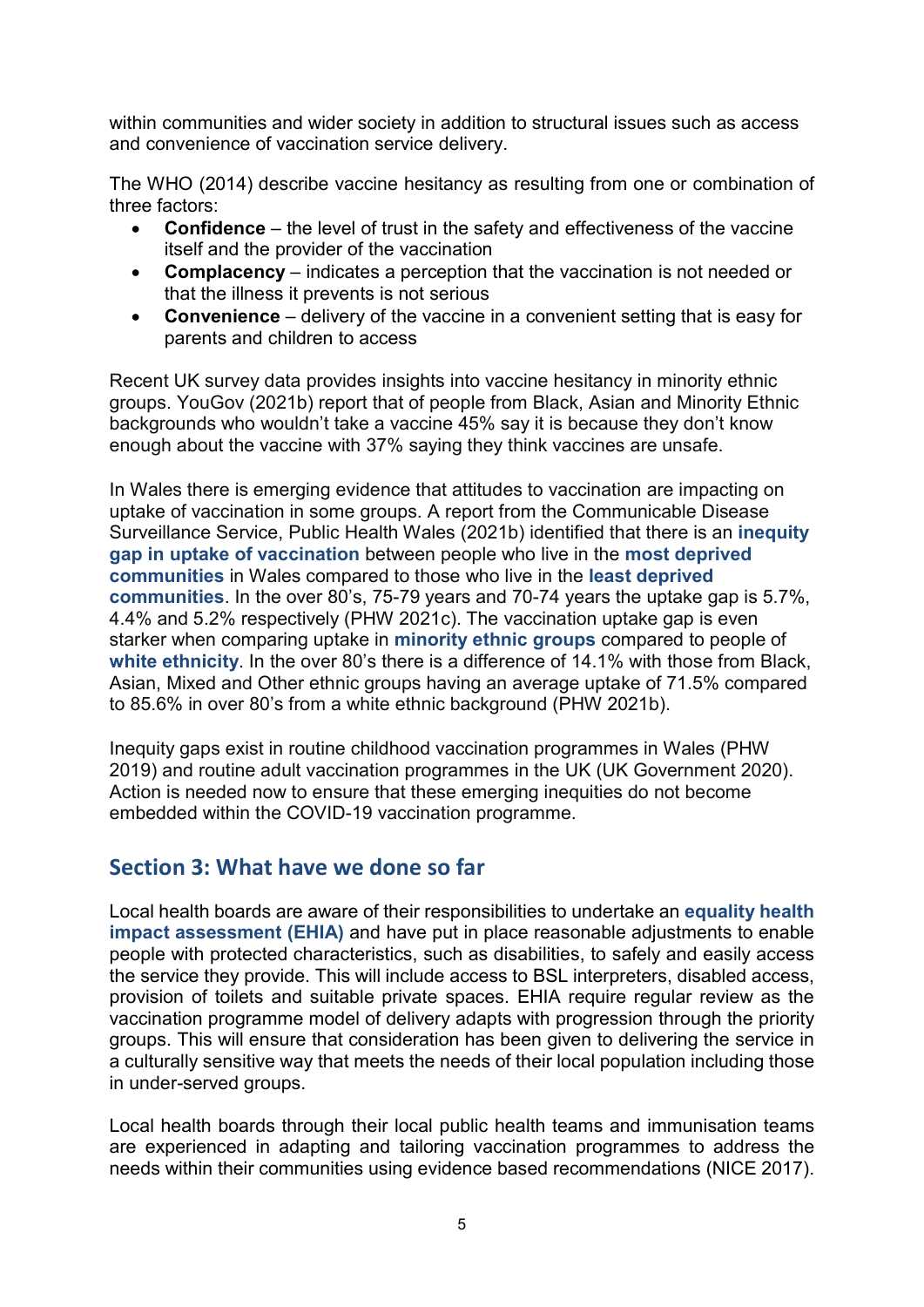Using established and new links to local communities, local teams are already undertaking extensive communication and engagement work with Black, Asian and minority ethnic groups, people experiencing homelessness and members of Traveller communities. Novel and innovative approaches to tailoring their vaccination programmes have been developed such as the use of a converted mobile library into an "Immbulance" in Swansea Bay UHB that will enable mobile outreach clinics for under-served groups.

Welsh Government have also made available funding for new Black, Asian and Minority Ethnic Groups outreach and engagement workers within each health boards to support community engagement. Grant funding of over £2.5m has been awarded to 27 organisations through the Welsh Government Coronavirus Recovery Grant for Volunteering facilitated by the Wales Council for Voluntary Action (WCVA) to help support and sustain volunteering and community action during recovery from the Covid-19 pandemic.

A comprehensive communications and engagement plan has been developed using behavioural insights to explore and understand perceptions around vaccination. This includes the motivations for and barriers to uptake of any potential COVID-19 vaccine. Barriers can be overcome using trusted voices as messengers of reliable information. Engagement gathers insights to inform communication messaging and ensures two way communication. This involves professionals responding to questions and concerns identified by communities such as over vaccine safety profile and effectiveness. An equality and engagement group of the COVID-19 vaccination programme board has been established which is well attended by stakeholders.

The Vaccine Preventable Disease Programme (VPDP) in PHW provide expertise and experience in supporting national vaccination programmes. They are involved both in providing surveillance data, attitudinal surveys, reviewing scientific evidence on vaccine safety and effectiveness, behavioural science insights, stakeholder engagement and professional public health guidance. Increasing the accessibility of information on vaccination and ensuring equity of access to information in the appropriate language or format has been a priority within the vaccination programme. Information is available in over 20 minority languages in addition to easy-read, large print and British Sign Language format. Public Health Wales' website utilises Recite Me web availability software so web users with dyslexia or visual impairment can adapt the website to their preferences for font and colour contrast or read aloud the written text including in minority languages.

Health professionals have been identified as a trusted source of information for the public with 76% of people consider health professionals and 72% consider Public Health Wales as a reliable source of information on COVID-19 vaccination (YouGov 2021a). Senior clinicians within NHS Wales and Public Health Wales have undertaken media interviews, Facebook Live Q+As and webinars to ensure that questions people have about the COVID-19 vaccines such as on safety profiles, effectiveness, development, testing and ingredients are addressed.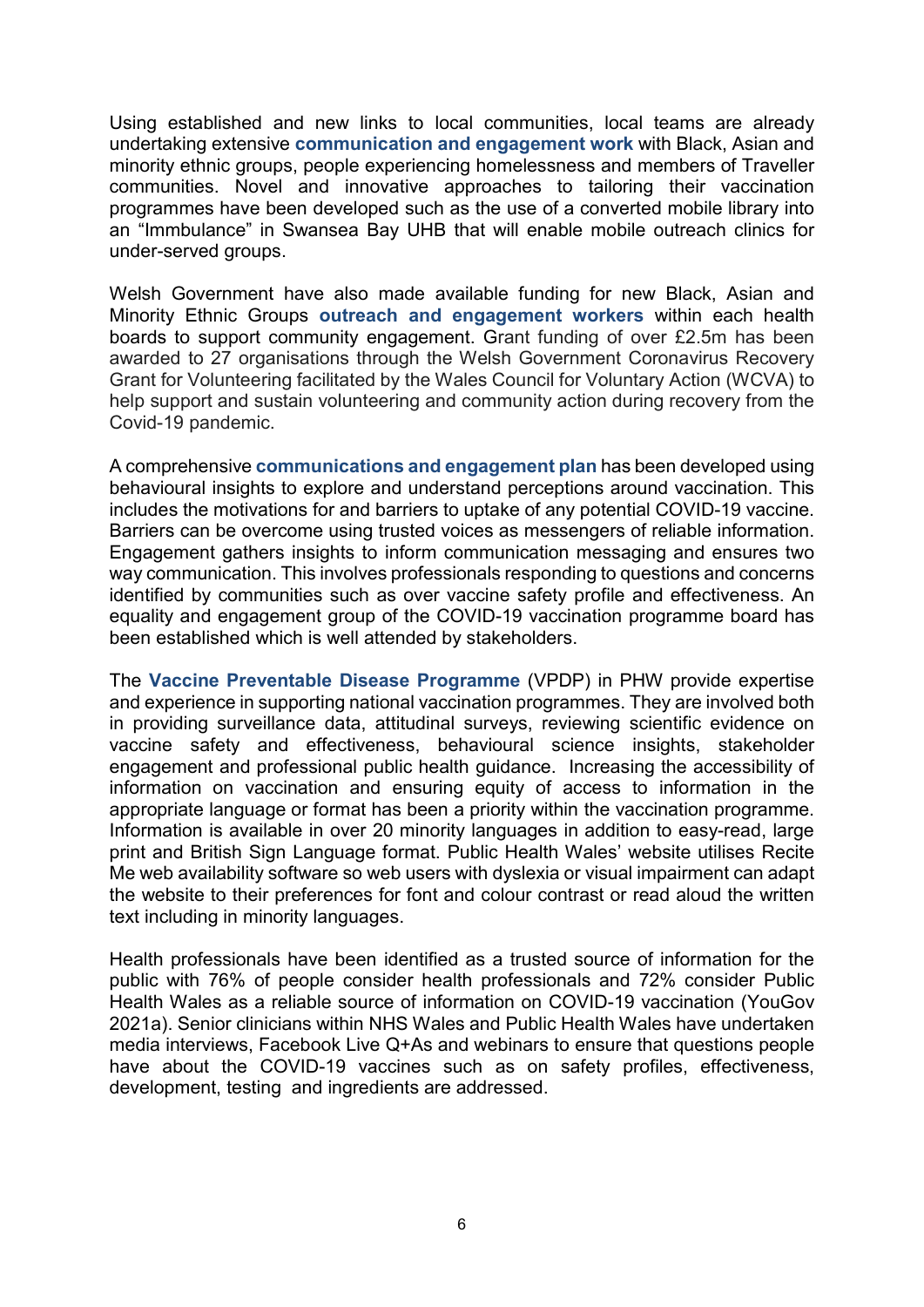# Section 4: Our strategic framework

Equitable uptake of COVID-19 vaccination is needed across all people within Wales so that individuals, families and their communities are protected from the harms of the virus. This requires a proactive approach to ensure that:

- Everyone eligible for a COVID vaccination is appropriately offered an appointment and can access a vaccination
- Everyone is supported with the information that they need to make an informed decision on vaccination based upon reliable sources.

There are multiple strands of activity on inequity through the vaccination programme, however, due to the importance of addressing health inequities further concerted and coordinated action is required through a Vaccine Equity Committee.

The aim of the Covid 19 Vaccine Equity Committee will be to ensure the equitable delivery of the vaccination programme through an evidence-based and data-driven approach. It will bring together representatives from under-served groups, third-sector organisations, Welsh Government, NHS Wales and Public Health Wales to advise and guide the vaccine programme on addressing inequities. The Vaccine Equity Committee will monitor and review the CDSC data, intelligence and research on inequities in uptake of COVID-19 vaccination as the programme progresses through the JCVI prioritisation schedule. Through expert assessment of emerging research and intelligence they will advise on appropriate interventions and communications, including gaps in research evidence, to reduce inequity in the vaccination programme.

The Vaccine Equity Committee will have key interfaces, both strategically and operationally with other groups. These include; the First Minister's COVID-19 BAME Advisory Group and the BAME COVID-19 Scientific Subgroup who advise on practical steps to mitigate risk and review the evolving evidence within the community; the Risk Communication and Behavioural Insights TAG Sub-Group and the PHW attitudinal research group to utilise behavioural insights to optimise vaccine uptake and the Health Board Equality leads group addressing equality issues in all services including vaccination uptake across NHS Wales. The Vaccine Equity Committee will work across these key interfaces and ensure that there are benefits from integration of ideas and approaches to vaccine equity.

To support the work of the Vaccine Equity Committee within the vaccine programme four strategic areas have been identified to ensure focused action to address vaccine inequity (figure 3).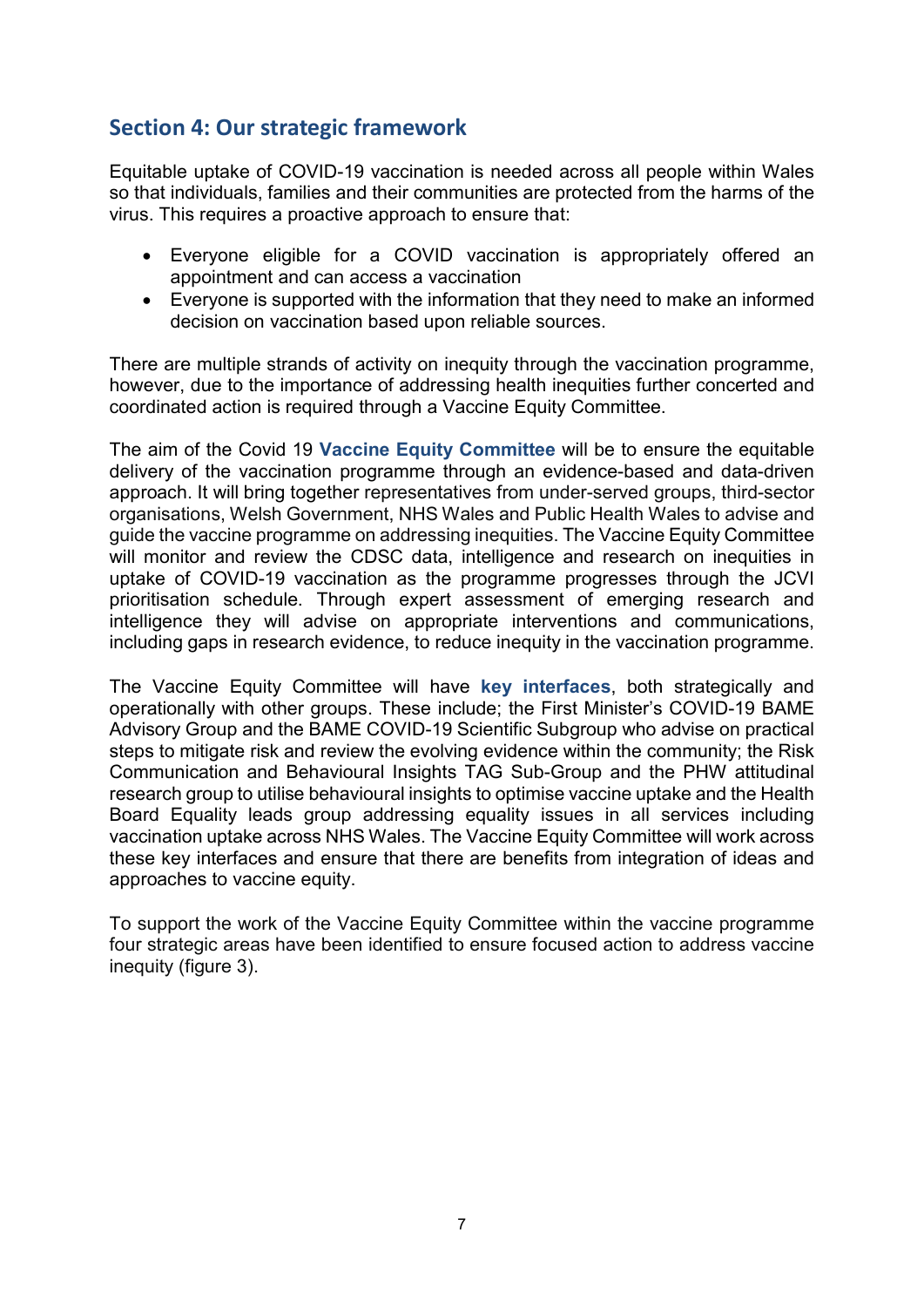#### Figure 3: Vaccine Equity Framework



## Strategic area 1: Surveillance data and research: identifying areas for action

To address vaccine inequity identification of population groups with low uptake is needed. This requires timely, complete and reliable data at the appropriate level of granularity. Public Health Wales produces a monthly enhanced surveillance report that provides a summary analysis of equality in coverage of COVID-19 vaccination in Wales. At present this includes determinants such as sex, socio-economic deprivation and ethnicity at a national level. To respect and understand the divergence within ethnic groups, greater granularity at regional level is required. Public Health Wales and academic partners will undertake data linkage across multiple data sources, such as through SAIL, to consider additional determinants and factors of relevance in addressing health

Current data collection on ethnic group will not fully capture the construct of ethnicity which is influenced by language, religion, country of origin and many other factors not recorded within current datasets. Local teams will be encouraged to utilise new and existing systems to gather data on these characteristics to develop local intelligence and understanding of local communities.

Wales-specific survey data with any qualitative insights from research will be supported to further our understanding of the underlying attitudes and beliefs of population groups that express vaccine hesitancy. This can be supported by gathering data on the reasons for refusal of the vaccine such as within Primary Care or by Local Public Health Teams.

#### Strategic area 2: Strategy and Action Plan: taking a community-led approach

The vaccination strategy for Wales identifies the goals and milestones for vaccinating the people of Wales. Addressing variation in uptake requires a locally-led approach driven by the people who live, work and support communities. They are best placed to understand the specific concerns and barriers to vaccination and provide insights into where effective interventions should be targeted. Working with communities will prevent reinforcing negative stereotypes and enforcing stigma and discrimination that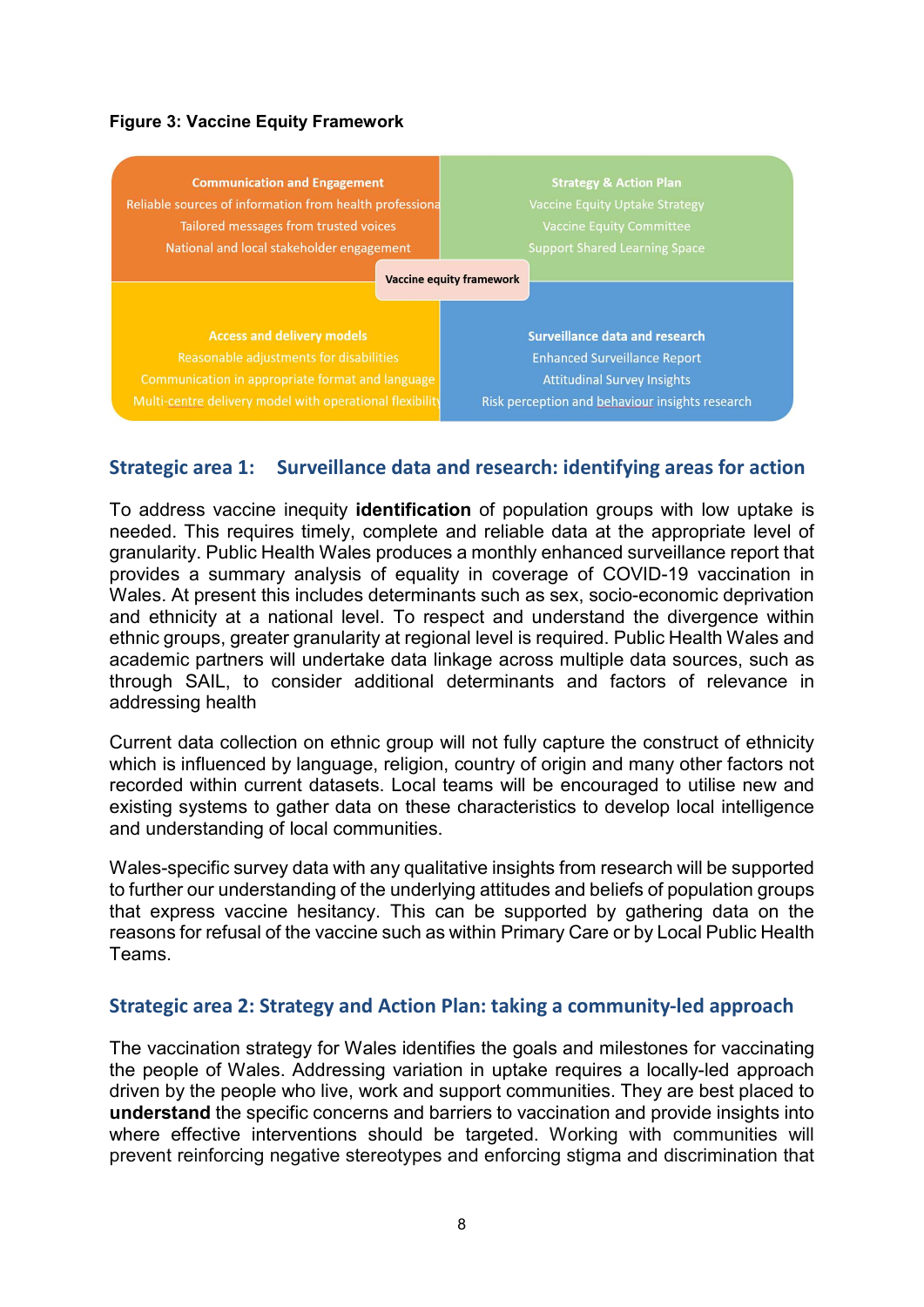can result when undertaking targeted interventions on rather than with communities (Campos-Matos & Mandal 2020).

Addressing some of the barriers can be achieved through changes to structural aspects of the vaccination programme, such as invitation letters, clinic locations, characteristics, practice, signage, timings but others are related to individual behavioural and decision-making drivers such as perception of risk and social norms towards vaccination. Training of those planning and administering the Vaccination Programme in cultural sensitivity, disability awareness and vaccine hesitancy for example will be needed.

Understanding the enablers and barriers to vaccination can be helped by using theoretical models of behavioural change such as the COM-B model as advocated in the Tailoring Immunization Programmes (TIP) approach (WHO 2018). The COM-B model (figure 4) requires consideration of an individual's capacity, opportunity and motivation to undertake a behaviour such as receiving a vaccination (WHO 2018).





To ensure that interventions with communities are prepared, planned, refined and evaluated the WHO Tailoring Immunisation Programmes adopts an Identify, Diagnose and Design approach. To support local teams to develop interventions a template framework can be utilised to provide a stepped approach to designing, applying and evaluating the impact of the intervention such as the Plan-Do-Study-Act cycle developed by the Institute for Healthcare Improvement and implemented throughout NHS Wales within the Improving Quality Together programme (1000 Lives Improvement 2014).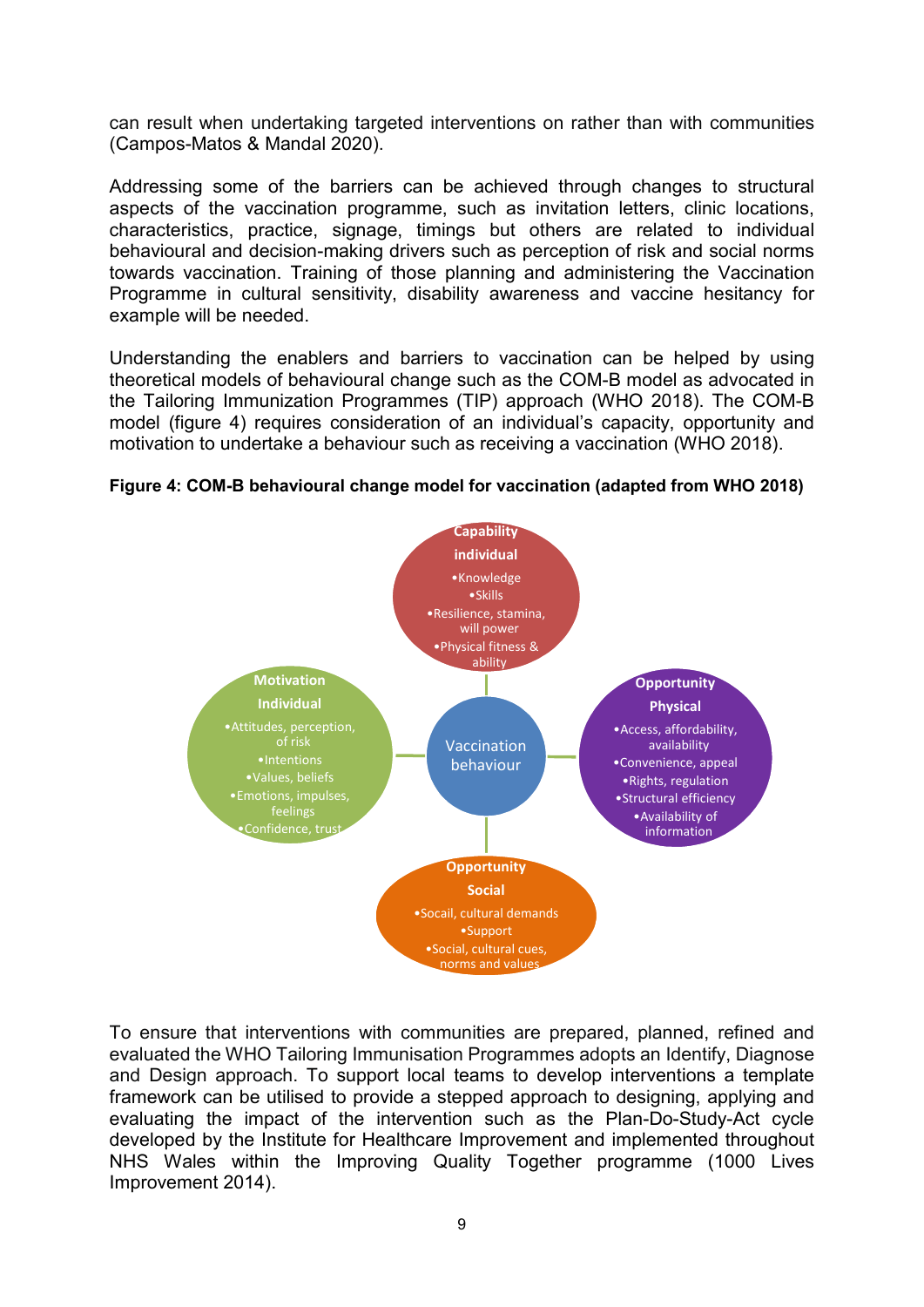#### Figure 5: The Institute for Health Improvement Plan-Do-Study-Act Cycle



The range of interventions and approaches across health boards will provide a rich source of evidence that can inform implementation across Wales. An opportunity to share this learning would ensure ease of replication of intervention design to facilitate rapid rollout across Wales of successful interventions.

## Strategic area 3: Communication and engagement: tailoring messages

People are accessing information about COVID-19 and the vaccination programme from many sources and able to bypass traditional media outlets leading to engagement with misinformation. Repeating misinformation can reinforce the myth. Community led co-production of messages helps with understanding fears and concerns that people may have and provides evidence based answers to address these concerns, providing tailored messages for communities. Communication tools such as video clips can be produced in formats that are easy to share, such as through local WhatsApp groups. This local dissemination can support sharing of reliable content within communities.

Feedback from our engagement groups tells us that messages should come from role models within the community that reflect diversity. For example, Muslim Doctors Cymru have produced video clips and webinars using clinical healthcare spokespeople and faith group leaders that promote positive messages of the effectiveness and safety of COVID-19 vaccination for minority ethnic communities using their minority ethnic language. Promotion of clips of known figures within the communities receiving their vaccination such as local community figures and faith leaders can help to normalise vaccination and identify as culturally and religiously acceptable.

The Equity and Engagement group with representation from national patient groups and support organisations for people who experience health inequalities has already been established to deliver this quadrant of the Strategy. This will provide a mechanism to connect and exchange ideas to between those delivering services and service users from seldom heard groups. The insights from the group can be used to tailor materials and resources. Local equity and engagement groups will be encouraged to ensure that local communities are able to raise concerns and advocate for under-served communities.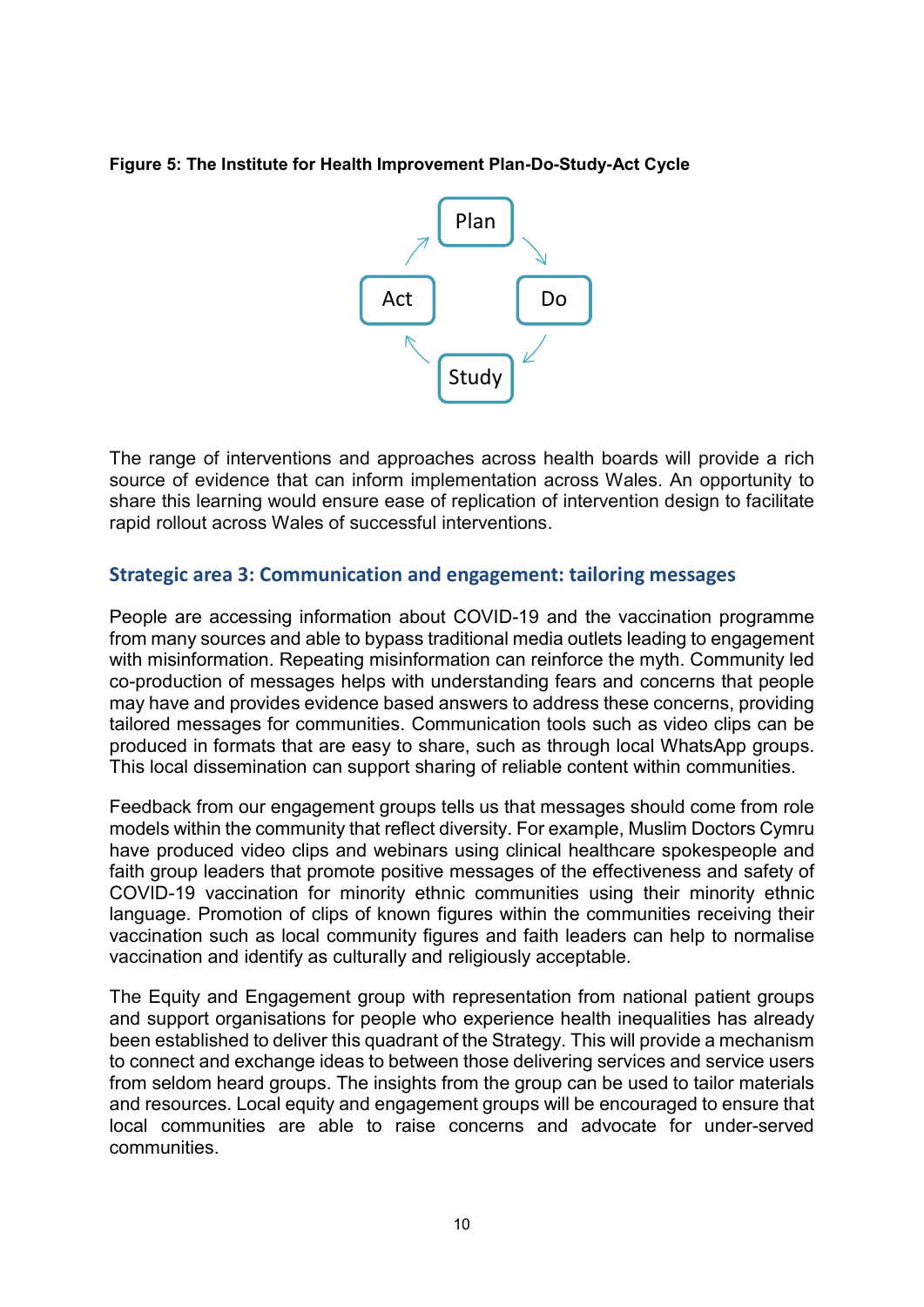## Strategic area 4: Access and delivery models: accounting for diversity

Local teams will need to consider the end to end pathway of an individual through the vaccination process and ensure that any barriers have been considered and reasonable adjustments made. This requires a pragmatic and flexible approach to how the service is delivered to account for individual needs. For example for people with learning disabilities and autism it can be highly distressing to visit unfamiliar settings therefore vaccination should be ideally be offered in familiar settings such as primary care rather than a mass vaccination centre. Consideration can be given to including health professionals with specific expertise such as community learning disability nurses to support vaccination in unfamiliar settings building on the national guidance on vaccination for people with a learning disability or severe mental illness (Welsh Government 2021).

For people in underserved groups such as people experiencing homelessness who are less engaged with healthcare services and may have mistrust following negative past experiences, the option for mobile units to deliver vaccination at a familiar community setting can be considered by health boards alongside vaccination training of staff working with clients for example in substance misuse services.

Local health boards can incorporate the offer of vaccination information in accessible formats to all callers or correspondents as part of the initial offer of an appointment. To address issues of digital exclusion call centre booking staff should have access to printed materials that can be sent directly to individual's home or appropriate supporting adult to share with the individual. Booking centres will ensure they can be contacted using a variety of methods including postal address, telephone, text message or online and should record preferences.

As the programme expands and more people are offered the vaccine, more centres such as community centres or places of worship should be considered as 'pop-up' vaccination hubs. This will improve access within local communities on established transport routes but also support the normalisation of vaccination within communities and promote the understanding of vaccination as safe and permitted by faith groups or other communities.

People may initially be hesitant about vaccination, wanting more information in an appropriate format before making their decision. It should be clear that the offer of vaccination remains open with individuals provided with options to rebook if they change their minds in the future. A call and recall system is in place to ensure that people receive a prompt to repeat the offer of vaccination. Health boards will consider how this can be tailored and adapted within existing IT infrastructure. This will also provide an opportunity to understand the reasons for delay or refusal and provide useful insights into future tailoring of the programme.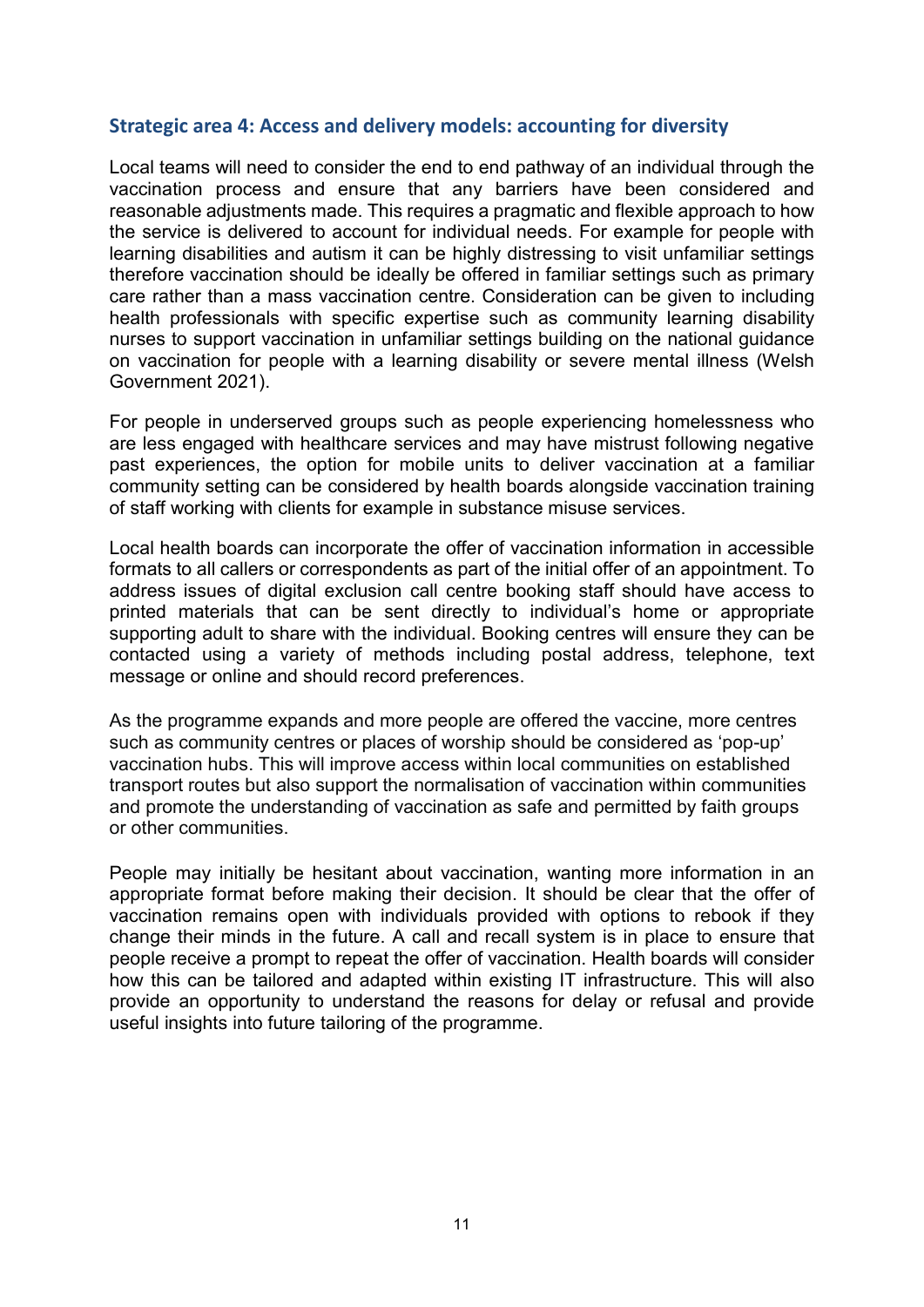# Section 5: Next steps

This Vaccination Equity Strategy for Wales will provide a framework for evidencebased action towards ensuring fair opportunity for all to consider and access their vaccination.

The establishment of a Vaccine Equity Committee will provide essential governance of vaccine inequity work undertaken across Wales and provide national support for a data, intelligence and research based approach to drive forward action to address the inequitable uptake of vaccination currently seen in under-served groups in Wales.

The approach to addressing vaccine inequity will be locally-led to engage and empower communities to understand the benefits of vaccination and support and motivate others in their communities to be vaccinated.

Vaccination equity is a core and fundamental principle to ensure that no-one is left behind and all benefit from the scientific achievement of COVID-19 vaccinations and the operational success of the deployment in Wales to date.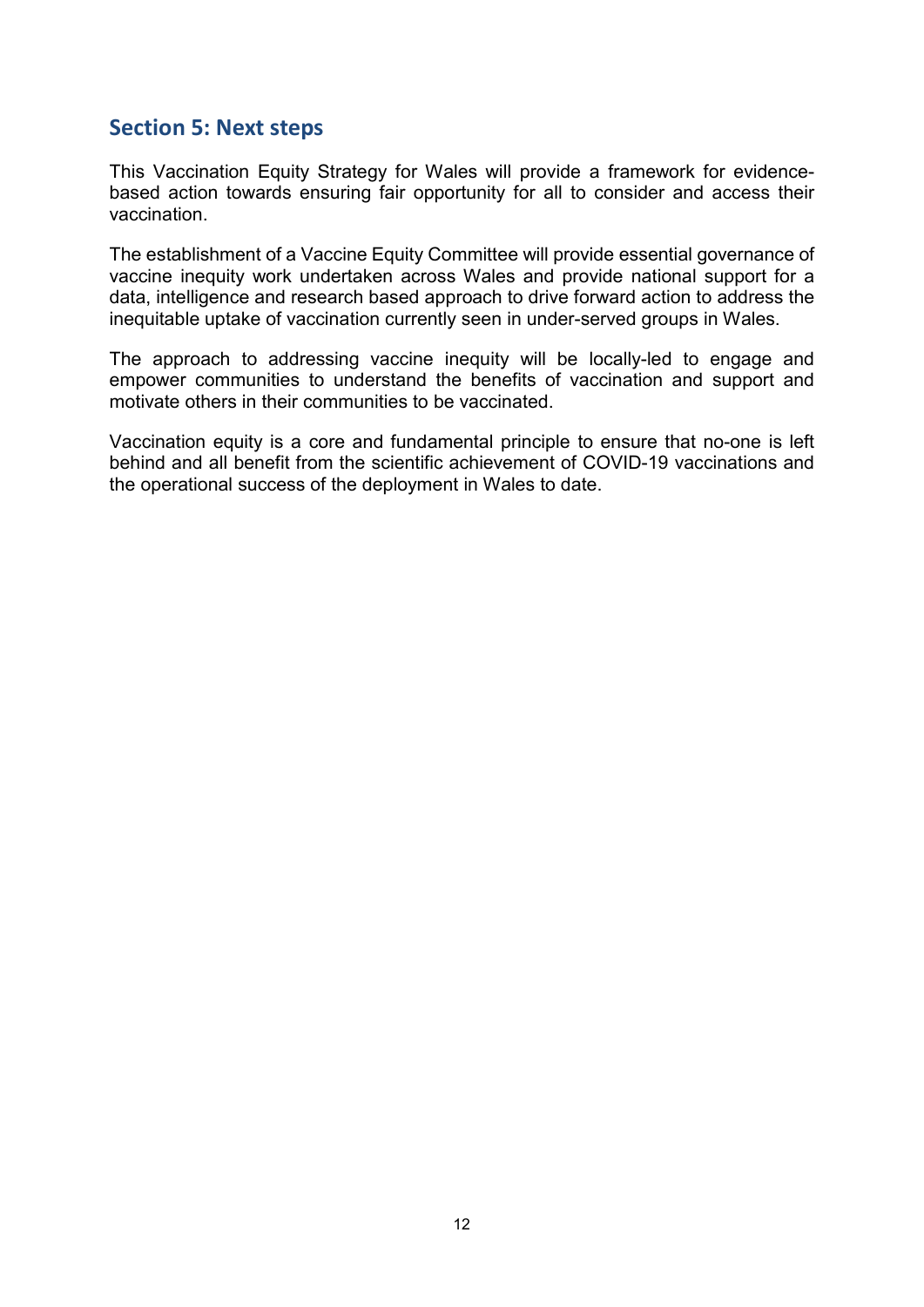### **References**

1000 Lives Improvement. 2014. The Quality Improvement Guide. Improving Quality Together Edition. Cardiff: Public Health Wales NHS Trust.

Andre et al. 2008. Vaccination greatly reduces disease, disability, death and inequity worldwide. Bulletin of the World Health Organisation. 86:2. Pp 81-160.

Bambra C et al. 2020. The COVID-19 pandemic and health inequalities. J Epidemiol Community Health. 74: pp964-968

Campos-Matos & Mandal. 2020. COVID-19 vaccine and health inequalities: considerations for prioritisation and implementation. Available online at: https://www.gov.uk/government/publications/priority-groups-for-coronavirus-covid-19 vaccination-advice-from-the-jcvi-30-december-2020/annex-a-covid-19-vaccine-and-healthinequalities-considerations-for-prioritisation-and-implementation#references

Council of Europe. 2021. COVID-19 and vaccines: ensuring equitable access to vaccination during the current and future pandemics. Available online at: 1680a12785 (coe.int)

Future Generations Commissioner for Wales. 2020. Wellbeing of Future Generations (Wales) Act 2015: about us. Available at: https://www.futuregenerations.wales/about-us/futuregenerations-act/

Intensive Care National Audit and Research Centre (ICNARC). 2021. ICNARC report on COVID-19 in critical care: Wales 26 February 2021. London.

Joint Committee on Vaccination and Immunisation. 30 Dec 2020. Joint Committee on Vaccination and Immunisation: advice on priority groups for COVID vaccination, 30 December 2020. Available online at: https://www.gov.uk/government/publications/prioritygroups-for-coronavirus-covid-19-vaccination-advice-from-the-jcvi-30-december-2020/jointcommittee-on-vaccination-and-immunisation-advice-on-priority-groups-for-covid-19 vaccination-30-december-2020

Lopez Bernal J, Andrews N, Gower C, et al. Early effectiveness of covid-19 vaccination with BNT162b2 mRNA vaccine and ChAdOx1 adenovirus vector vaccine on symptomatic disease, hospitalisations, and mortality in older adults in the UK: a test negative case control study. Available online at: https://khub.net/documents/

135939561/430986542/Early+effectiveness+of+COVID+vaccines. pdf/ffd7161c-b255-8e88 c2dc-88979fc2cc1b?t=1614617945615.

National Institute for Health and Care Excellence. 2017. Overview | Immunisations: reducing differences in uptake in under 19s | Guidance | NICE. Available from: https://www.nice.org.uk/guidance/ph21

Office for National Statistics. 2021. Coronavirus and vaccine hesitancy, Great Britain: 13 January to 7 February. Available online at: https://www.ons.gov.uk/peoplepopulationandcommunity/healthandsocialcare/healthandwellb eing/bulletins/coronavirusandvaccinehesitancygreatbritain/13januaryto7february2021

Office for National Statistics. 2020a. Deaths involving COVID-19 by local area and socioeconomic deprivation: deaths occurring between 1 March and 31 July 2020. Available at: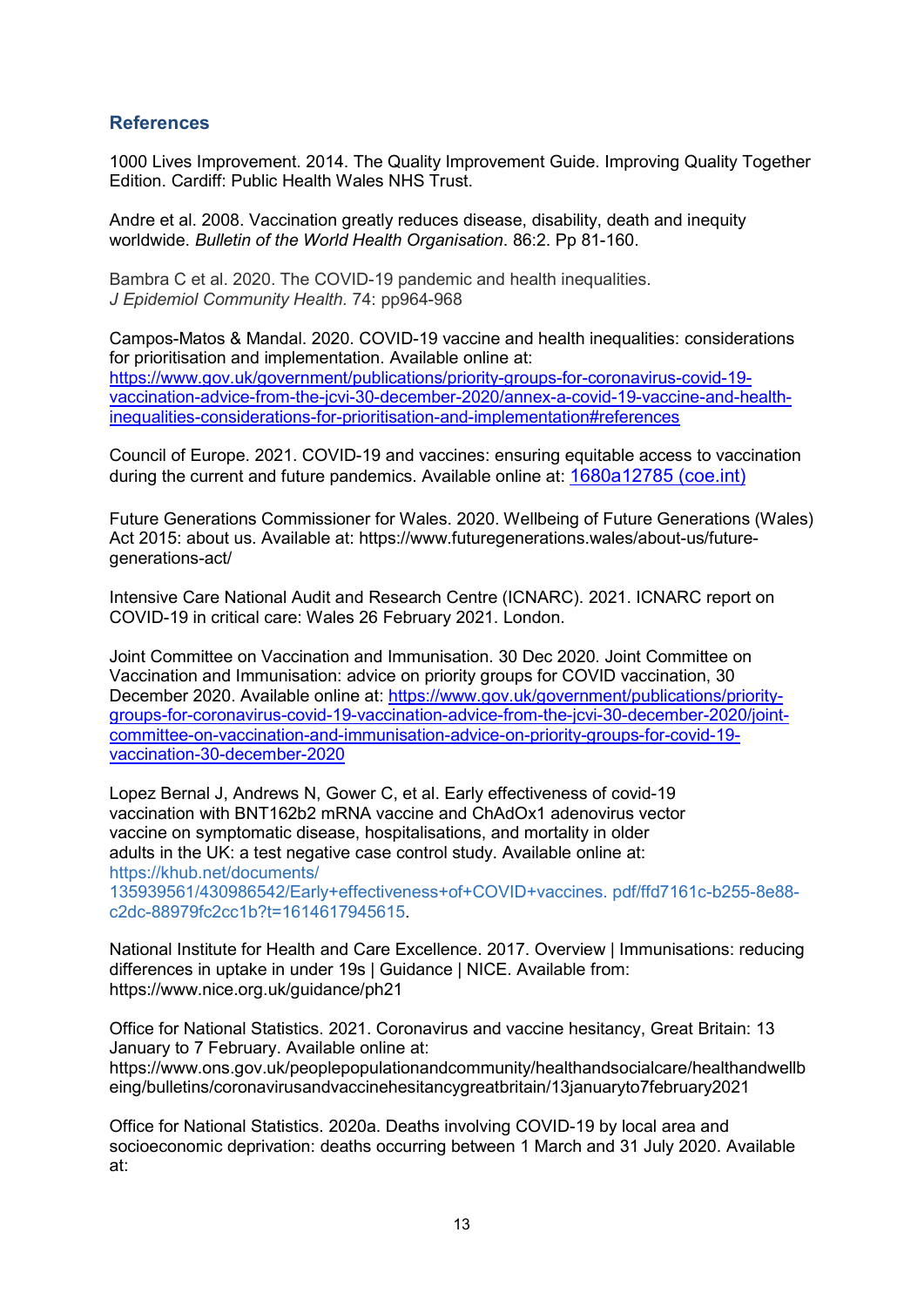https://www.ons.gov.uk/peoplepopulationandcommunity/birthsdeathsandmarriages/deaths/bu lletins/deathsinvolvingcovid19bylocalareasanddeprivation/deathsoccurringbetween1marchan d31july2020

Office for National Statistics. 2020b. Coronavirus (COVID-19) related deaths by ethnic group, England and Wales: 2 March 2020 to 15 May 2020. Available at:

https://www.ons.gov.uk/peoplepopulationandcommunity/birthsdeathsandmarriages/deaths/art icles/coronaviruscovid19relateddeathsbyethnicgroupenglandandwales/2march2020to15may2 020

Office for National Statistics. 2020c. Coronavirus (COVID-19) deaths by disability status, England and Wales: 2 March to 14 July 2020. Available at:

https://www.ons.gov.uk/peoplepopulationandcommunity/birthsdeathsandmarriages/deaths/art icles/coronaviruscovid19relateddeathsbydisabilitystatusenglandandwales/2marchto14july202 0#overview-of-covid- 19-related-deaths-by-disability-status

Public Health England. 2020a. Disparities in the risks and outcomes of COVID-19. Available online at: Disparities in the risk and outcomes of COVID-19 (publishing.service.gov.uk)

Public Health England. 2020b. Beyond the data: understanding the impact of COVID-19 on BAME groups. Available online at:

https://assets.publishing.service.gov.uk/government/uploads/system/uploads/attachment\_dat a/file/892376/COVID\_stakeholder\_engagement\_synthesis\_beyond\_the\_data.pdf

Public Health Wales. 2021a. Public Health Wales Rapid COVID-19 surveillance. Available online at:

https://public.tableau.com/profile/public.health.wales.health.protection#!/vizhome/RapidCOVI D-19virology-Public/Headlinesummary

Public Health Wales. 2021b. Wales COVID-19 vaccination enhanced surveillance report 1, 16 February 2021. Available online at:

http://www2.nphs.wales.nhs.uk:8080/CommunitySurveillanceDocs.nsf/3dc04669c9e1eaa880 257062003b246b/e61c928e715ece3180258680003449c3/\$FILE/Wales%20COVID-19%20vaccination%20enhanced%20surveillance%20-%20equality%20report.pdf

Public Health Wales. 2021c. COVID-19-related deaths in Wales amongst People with Learning Disabilities from 1st March to 19th November 2020. Available online at: https://phw.nhs.wales/publications/publications1/covid-19-related-deaths-in-wales-amongstpeople-with-learning-disabilities-from-1st-march-to-19th-november-2020/

Public Health Wales. 2019. Inequalities in uptake of routine childhood immunisations in Wales 2018-19. Available online at:

http://nww2.nphs.wales.nhs.uk:8080/VaccinationsImmunisationProgsDocs.nsf/3dc04669c9e 1eaa880257062003b246b/8f12558145d6006080258485002b5117/\$FILE/COVER\_Inequaliti es\_AnnualReport\_201819\_v1.pdf

Robertson et al. 2021. Predictors of COVID-19 vaccine hesitancy in the UK Household Longitudinal Survey. Available online as preprint: Predictors of COVID-19 vaccine hesitancy in the UK Household Longitudinal Study | medRxiv

UK Government. 2020. Factors influencing COVID-19 vaccine uptake among minority ethnic groups. Available online at:

https://assets.publishing.service.gov.uk/government/uploads/system/uploads/attachment\_dat a/file/952716/s0979-factors-influencing-vaccine-uptake-minority-ethnic-groups.pdf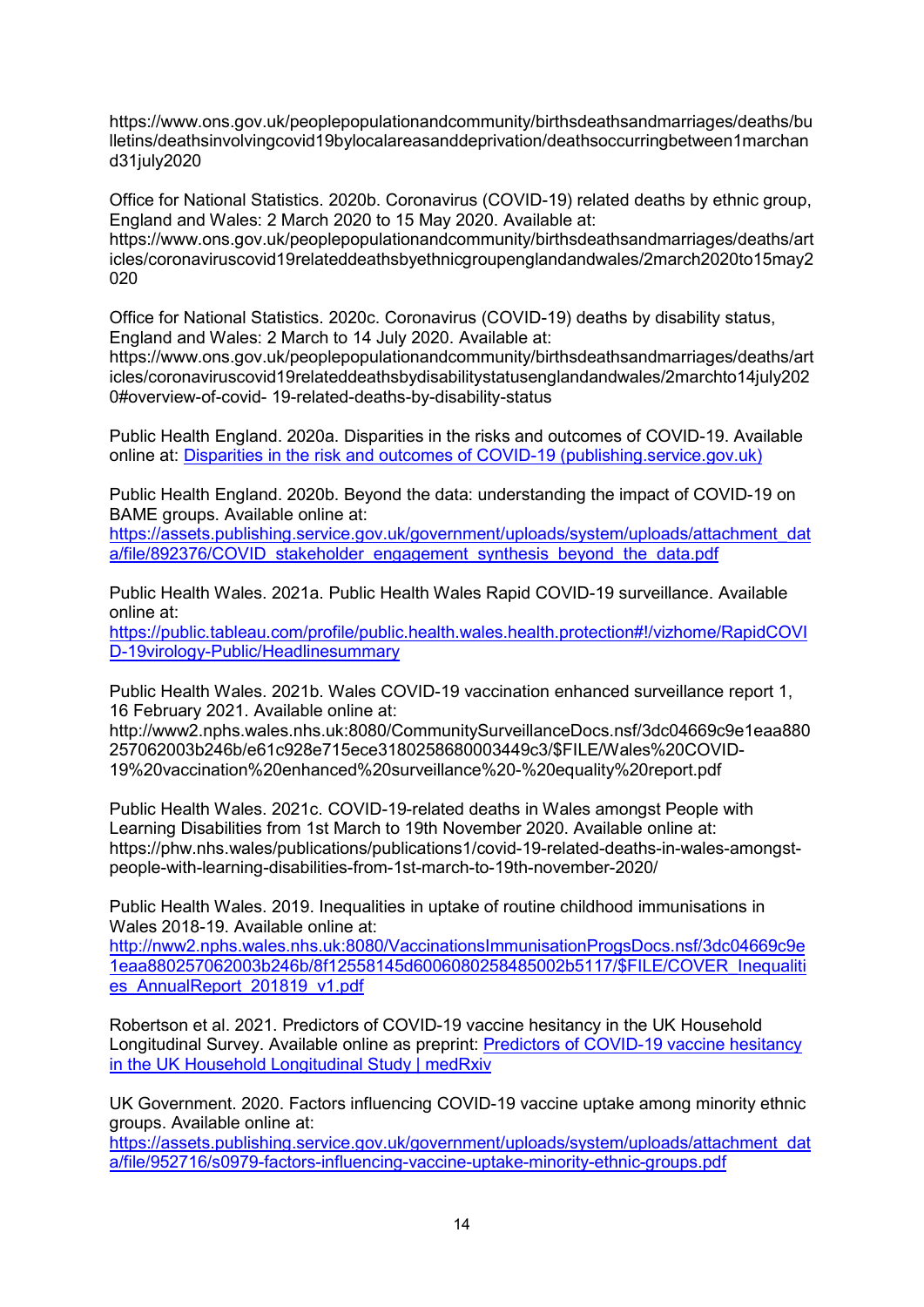UK Government. 2010. Equality Act 2010. Available online at: https://www.legislation.gov.uk/ukpga/2010/15/contents

Vasileiou E et al. 2021. Effectiveness of first dose of COVID-19 vaccines against hospital admissions in Scotland: national prospective cohort study of 5.4 million people. Preprint. Available online at:

https://www.ed.ac.uk/files/atoms/files/scotland\_firstvaccinedata\_preprint.pdf

Welsh Government. 2021. COVID-19 vaccinations: prioritisation of individuals with a learning disability or severe mental illness. Available online at: https://gov.wales/sites/default/files/pdfversions/2021/2/3/1614178336/covid-19-vaccinations-individuals-learning-disability-orsevere-mental-illness.pdf

Welsh Government. 2020a. Coronavirus: ethical values and principles for healthcare delivery framework. Available online at: Coronavirus: ethical values and principles for healthcare delivery framework [HTML] | GOV.WALES

Welsh Government. 2020b. Socio-Economic Duty: an overview. Available at: https://gov.wales/socio-economic-duty-overview

Welsh Government. 2020c. Technical Advisory Cell: Coronavirus (COVID-19) and health inequalities. Available at: https://gov.wales/technical-advisory-cell-coronavirus-covid-19 and-health-inequalities

Welsh Government. 2020d. First Minister's BAME COVID-19 advisory group – report of the socioeconomic subgroup. Available at https://gov.wales/black-asian-and-minority-ethnicbame-covid-19-socioeconomic-subgroup-report

World Health Organisation. 2020. WHO SAGE values framework for the allocation and prioritization of COVID-19 vaccination. Available online at: WHO-2019-nCoV-SAGE\_Framework-Allocation\_and\_prioritization-2020.1-eng.pdf

World Health Organisation. 2018. TIP: Tailoring Immunisation Programmes. Available online at: 9789289054492-eng.pdf (who.int)

World Health Organisation. 2014. Report of the SAGE working group on vaccine hesitancy. Available online at:

https://www.who.int/immunization/sage/meetings/2014/october/1\_Report\_WORKING\_GROU P\_vaccine\_hesitancy\_final.pdf.

YouGov. 2021a. Public Health Wales COVID-19 vaccine and flu survey. February 2021. Available online at: https://phw.nhs.wales/topics/immunisation-and-vaccines/covid-19 vaccination-information/you-gov-public-health-wales-covid-19-vaccine-and-flu-surveyfebruary-2021/

YouGov 2021b. Attitudes of Black, Asian and Minority Ethnic (BAME) Britons towards the vaccine. Available online at: Survey Report (yougov.com)